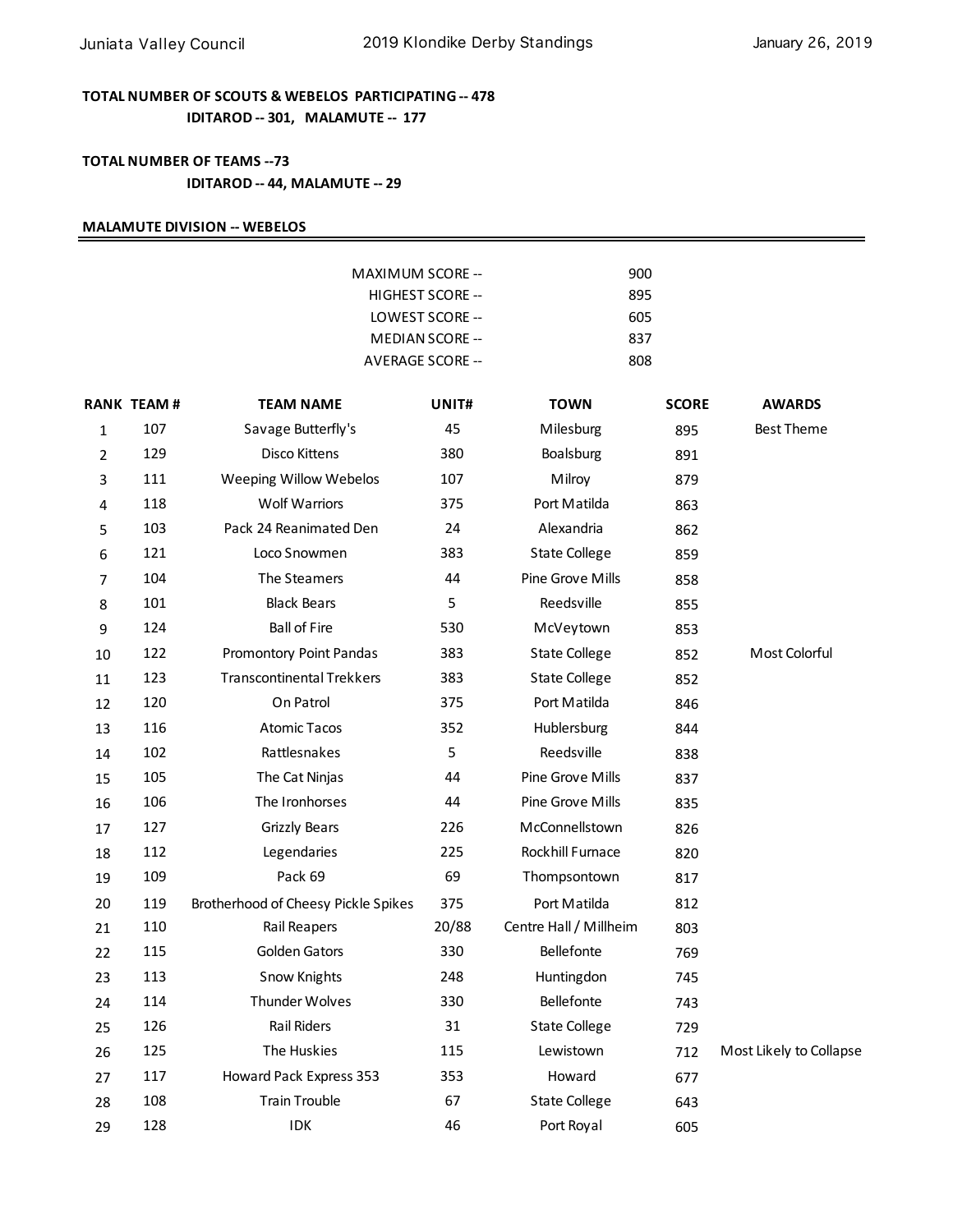#### **IDITAROD DIVISION -- SCOUTS, VENTURE CREWS, ETC.**

|              |                |                         | MAXIMUM SCORE --       | 1200                     |      |                         |
|--------------|----------------|-------------------------|------------------------|--------------------------|------|-------------------------|
|              |                |                         | HIGHEST SCORE --       |                          | 1114 |                         |
|              |                |                         | LOWEST SCORE --        | 468                      |      |                         |
|              |                |                         | <b>MEDIAN SCORE --</b> | 954                      |      |                         |
|              |                |                         | AVERAGE SCORE --       | 864                      |      |                         |
| $\mathbf{1}$ | 27             | Ransacking Raccoons     | 88                     | Millheim                 | 1114 |                         |
| 2            | 5              | Locomotion 1            | 444                    | Jacksonville, MD         | 1104 |                         |
| 3            | 40             | <b>Sharp Shooters</b>   | 65                     | McAlisterville           | 1087 |                         |
| 4            | 18             | Nalgene Patrol          | 28                     | Huntingdon               | 1084 |                         |
| 5            | 19             | Union Pacific Sled Team | 34                     | Bellefonte               | 1079 | <b>Best Theme</b>       |
| 6            | 26             | Boat                    | 88                     | Millheim                 | 1075 |                         |
| 7            | 13             | <b>Bucks</b>            | 10                     | Reedsville               | 1071 |                         |
| 8            | 17             | Eagle                   | 25                     | Huntingdon               | 1071 |                         |
| 9            | 29             | Dragons                 | 106                    | Milroy                   | 1052 |                         |
| 10           | 36             | <b>Fire Patrol</b>      | 1673                   | Laurel, MD*              | 1048 |                         |
| 11           | 16             | Rattlesnake             | 25                     | Huntingdon               | 1045 |                         |
| 12           | 33             | <b>Black Dragons</b>    | 375                    | Stormstown               | 1036 |                         |
| 13           | 42             | <b>Red Buls</b>         | 169                    | Thompsontown             | 1034 |                         |
| 14           | 34             | <b>Iron Horses</b>      | 380                    | Boalsburg                | 1033 |                         |
| 15           | 39             | Rabbid Raccoons         | 65                     | McAlisterville           | 1033 |                         |
| 16           | $\mathbf{1}$   | UwU                     | Crew 21                | <b>State College</b>     | 1029 |                         |
| 17           | 41             | Polar Express           | 83                     | <b>State College</b>     | 1005 |                         |
| 18           | 4              | Rebels                  | 124                    | Carney, MD*              | 991  |                         |
| 19           | 32             | <b>Flaming Lions</b>    | 370                    | Bellefonte               | 974  |                         |
| 20           | 43             |                         | 51                     | Elizabethtown *          | 973  |                         |
| 21           | 3              | Troop 97                | 97                     | Middletown *             | 968  |                         |
| 22           | 23             | <b>Turtle Spikes</b>    | 44                     | Pine Grove Mills         | 956  |                         |
| 23           | 7              | Patrol 2                | 769                    | Odenton, MD*             | 952  |                         |
| 24           | 11             | Wolvervines             | $\overline{2}$         | Lewistown                | 938  |                         |
| 25           | 14             | Phoenix Patrol          | 24                     | Alexandria               | 926  |                         |
| 26           | 22             | Sormy Weather           | 44                     | Pine Grove Mills         | 894  |                         |
| 27           | 24             | Choo Choo Train Patrol  | 45                     | Milesburg                | 882  |                         |
| 28           | $\overline{2}$ | Mean Dragon             | Crew 182               | Bellefonte               | 849  |                         |
| 29           | 15             | Rattlesnake Patrol      | 24                     | Alexandria               | 845  |                         |
| 30           | 25             | Blackbird               | 66                     | Pleasant Gap             | 831  | Most Rugged             |
| 31           | 28             | Sasquatch's             | 104                    | McVeytown                | 757  |                         |
| 32           | 30             | <b>Gandy Dancers</b>    | 353                    | Howard                   | 736  | Most Likely to Collapse |
| 33           | 37             | Mulch Goats             | 203                    | Hershey *                | 692  |                         |
| 34           | 10             | Star - Ravens           | 945                    | Damascus, MD*            | 684  |                         |
| 35           | 38             | Iron Horse              | 71/76                  | Three Springs / Mt Union | 660  |                         |
| 36           | 12             | Cooper                  | 4                      | Lewistown                | 619  |                         |
| 37           | 35             | Pizza Time              | 31                     | <b>State College</b>     | 601  |                         |
| 38           | 44             |                         |                        | <b>State College</b>     | 597  |                         |
| 39           | 9              | Chipmunks               | 945                    | Damascus, MD*            | 593  |                         |
| 40           | 31             | Night Hawk              | 370                    | Bellefonte               | 592  |                         |